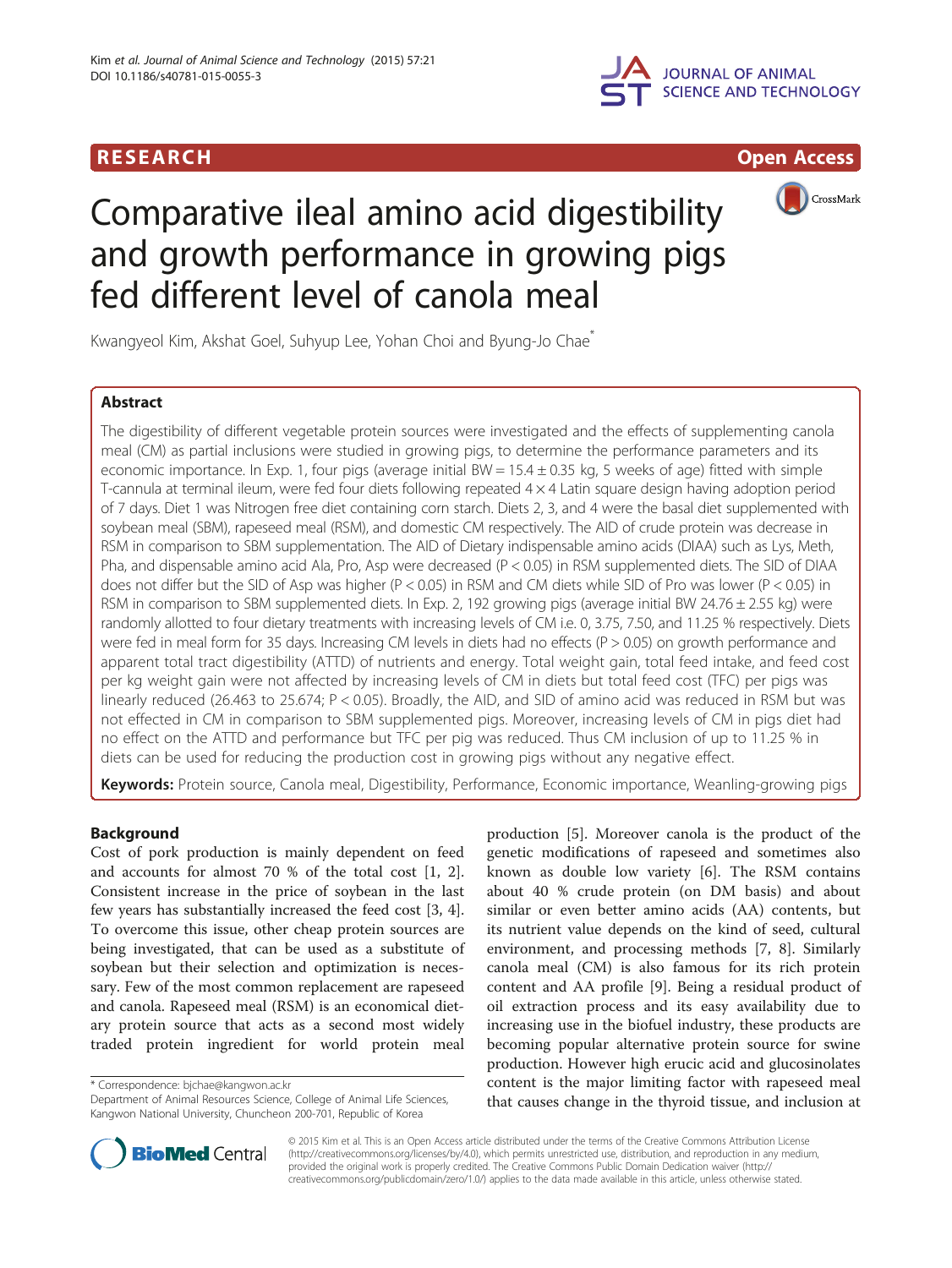high levels in diets for long periods may affect growingfinishing performance and thyroid hypertrophy [[10, 11](#page-6-0)]. Drawback with canola meal is its higher level of fiber content that decreases its digestibility [[9\]](#page-6-0). To get the optimum growth, it is important to design the diets on the bases of digestibility i.e. apparent ileal digestibility (AID) and standardized ileal digestibility (SID). Moreover, to make the diets economical without having any negative effect on the performance, it is important to consider the inclusion levels of ingredients in diets. To select the best economical protein source according to their digestibility and to optimize its concentration in the feed of growing pigs, the present research was conducted with RSM and CM for partially substituting it with SBM in growing pigs.

In order to prepare the economical feed composition with optimum performance, the current study was conducted with three different protein supplemented diets i.e. SBM, RSM, and CM. Apparent ileal digestibility (AID) and standardized ileal digestibility (SID) were studied to compare the AA digestibility. Further, the most digestible protein source was further supplemented as inclusions at different concentration in the growing pigs' diet to determine its effects on performance and economic viability.

# Methods

Two experiments were designed and conducted on weanling and growing pigs (Landrace  $\times$  Yorkshire  $\times$ Duroc) at the facility of Kangwon National University Farm Chuncheon Republic of Korea to study the effect of different protein diets and graded level of CM inclusions on AID, SID of AA, performance, and its economic efficiency in weanling and growing pigs. Both experiments were approved (approval number: KW-141111-2) and swine were cared according to the guidelines of the Institutional Animal Care and Use Committee of Kangwon National University, Chuncheon, Republic of Korea.

# Digestibility trial

After one day of fasting, four weanling pigs, average initial BW  $15.4 \pm 0.35$  kg, were fitted with a simple Tcannula at the terminal ileum according to the method suggested by Walker et al. [[12\]](#page-6-0). Semi-purified diets were formulated with each protein sources to be tested, i.e. with N-free diet, SBM, RSM, and CM respectively (Table [1\)](#page-2-0). N-free diet was used to study the basal endogenous losses. These diets were fed according to a repeated  $4 \times 4$  Latin square design. Vitamins and minerals were supplemented to meet or exceed NRC [[13\]](#page-6-0), standards for pigs. All diets contained 0.25 % chromic oxide as the digestibility marker. Each pig was fed 900 gm of feed in three times a day. Each treatment diets were fed for 7 days duration followed by 3 days collection of digesta samples. Second treatment was conducted after 7 days adoption period. Similar routine was followed until all the pigs received all the treatments. The collected samples were immediately frozen at −80 °C, freeze dried (Samwon Inc., Korea), ground in a 1 mm-mesh Wiley Mill, and stored in a refrigerator until analysis.

Proximate analyses were done by following the methods of AOAC [\[14](#page-6-0)]. Gross energy was measured by using bomb calorimeter (Model 1261, Parr Instrument Co., Molin, IL), and chromium with an automated spectrophotometer (Shimadzu, Japan) following the methods of Fenton and Fenton [[15\]](#page-6-0), respectively. After the acid hydrolysis in 6 N HCL at 105 °C for 24 h, concentrations of AA were analyzed using a HPLC (Waters 486, USA). Analysis of sulfur containing AA was done after cold performic acid oxidation overnight with subsequent hydrolysis as suggested by Moore [\[16](#page-6-0)].

### Performance trial

Total of 192 pigs (Landrace  $\times$  Yorkshire  $\times$  Duroc) with an average initial body eight (BW)  $24.76 \pm 2.55$  kg at 8 week of age were used in a 35-days growth assay. The pigs were allotted to four treatments composed of four pens in each treatment with twelve pigs in each pen. Each  $2.8 \times 5$  m pen was equipped with a self-feeder and nipple waterer to allow ad libitum consumption of feed and water. The animals were weighed and feed intake was also determined. The average final BW of the pigs was 49.31 kg. The dietary treatments included a basal diet supplemented with 0, 3.75, 7.50, and 11.25 % CM substrate respectively. Diets for experiment were formulated to contain 3,350 (kcal/kg) ME, 18 % CP and 0.98 % lysine. Vitamins and minerals were supplemented in all diets and all diets met or exceeded the estimated nutrient requirements suggested for growing pigs by the National Research Council [\[13](#page-6-0)].

The pigs were weighed individually and feed consumption of each pen was measured at the end of the experiments. Growth performance in terms of average daily gain (ADG), average daily feed intake (ADFI) and F:G was calculated during the feeding trial. The apparent total tract digestibility (ATTD) of energy and nutrients were evaluated using 0.25 % chromic oxide (an inert indigestible indicator) in each diet from d 28 to d 35 of each experiment and ATTD of DM, GE, and CP were determined by collecting fecal grab samples during last 4 days from the floor of each pen. Pooled fecal samples within pan were then dried in a forced air drying oven at 60 °C for 72 h, and ground in a Wiley mill (Thomas Model 4 Wiley Mill, Thomas Scientific, Swedesboro, NJ) using a 1-mm screen and used for chemical analysis.

Each sample was analyzed in triplicate for DM (Method 930.15), CP (Method 990.03), ash (Method 942.05), Ca, and P (Method 985.01) according to the methods of AOAC [\[14](#page-6-0)]. Gross energy of diets and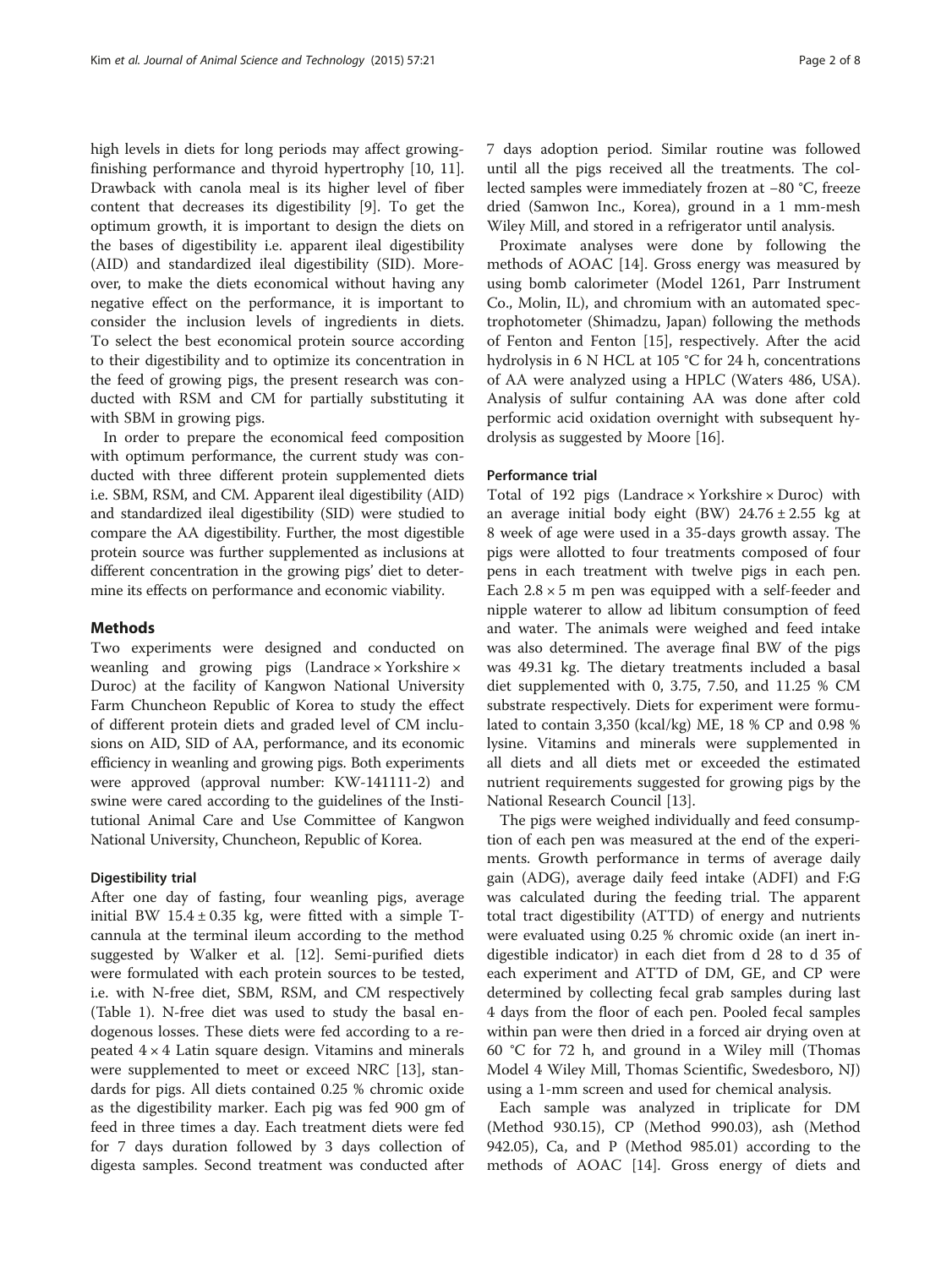| Item                        | N-free<br>Soybean meal |        | Rapeseed meal | Canola meal |
|-----------------------------|------------------------|--------|---------------|-------------|
| Ingredients (%)             |                        |        |               |             |
| Corn starch                 | 56.50                  | 44.79  | 32.34         | 37.94       |
| Soybean meal (44 %)         |                        | 52.24  |               |             |
| Rapeseed meal (35 %)        |                        |        | 65.57         |             |
| Canola meal (38 %)          |                        |        |               | 59.78       |
| Sucrose                     | 20.00                  |        |               |             |
| Glucose                     | 20.00                  |        |               |             |
| Choline chloride (50 %)     | 0.05                   | 0.05   | 0.05          | 0.05        |
| <b>TCP</b>                  | 1.68                   | 1.13   | 0.65          | 0.74        |
| Limestone                   | 0.62                   | 0.64   | 0.24          | 0.34        |
| Salt                        | 0.30                   | 0.30   | 0.30          | 0.30        |
| Mineral premix <sup>1</sup> | 0.30                   | 0.30   | 0.30          | 0.30        |
| Vitamin premix <sup>2</sup> | 0.30                   | 0.30   | 0.30          | 0.30        |
| Chromic oxide               | 0.25                   | 0.25   | 0.25          | 0.25        |
| Total                       | 100.00                 | 100.00 | 100.00        | 100.00      |
| Chemical composition (%)    |                        |        |               |             |
| ME (kcal/kg)                | 3,509                  | 3,391  | 2,904         | 3,125       |
| CP                          |                        | 23.00  | 23.00         | 23.00       |
| Calcium                     | 0.70                   | 0.70   | 0.70          | 0.70        |
| Available phosphorus        | 0.32                   | 0.32   | 0.32          | 0.32        |
| Lysine                      |                        | 1.44   | 1.31          | 1.18        |
| $Met + Cys$                 |                        | 0.66   | 1.08          | 0.76        |

<span id="page-2-0"></span>Table 1 Formula and chemical composition of experimental diets for ileal digestibility trials

<sup>1</sup> Supplied per kg diet: 150 mg Fe, 96 mg Cu, 72 mg Zn, 46.49 mg Mn, 0.9 mg I, 0.9 mg Co, 0.336 mg Se

<sup>2</sup> Supplied per kg diet: 10,000 IU Vit A, 2,500 IU Vit D3, 50 IU Vit E, 1.5 mg Vit K3, 1.5 mg Vit B1, 5 mg Vit B2, 3 mg Vit B6, 0.025 mg Vit B12, 15 mg pantothenic acid, 35 mg niacin, 0.15 mg biotin, 1 mg folic acid

excreta were measured using a bomb calorimeter (Model 1261, Parr Instrument Co., Molin, IL), while chromium concentrations were determined with an automated spectrophotometer (Shimadzu, Japan) according to the procedure described by Fenton and Fenton [\[15](#page-6-0)].

Calculation of feed cost (FC) was based on the price of ingredients. Feed cost per kg body weight gain (FCG) and total feed cost (TFC) was calculated as follows:

$$
FCG = TFI \times FC/TWG
$$

$$
TFC = FC \times TFI
$$

Where, TFI = total feed intake and FC = feed cost TWG = total weight gain per pig (kg).

## Statistical analyses

Data collected were subjected to statistical analysis using the General Linear Model (GLM). Procedure of SAS [[17\]](#page-6-0) was used as complete randomized block design. Orthogonal polynomials were used to evaluate linear and quadratic effects of dietary domestic CM supplementation. The treatments were the main effects. The pens were the experimental units for all analysis but for ileal digestibility each pig was the experimental unit while probability values of  $\leq 0.05$  were considered significant.

### Results

# Digestibility trial

The pigs remained healthy and consumed their feed daily throughout the experiment. No symptoms of disease were seen in any of the pig throughout the experiment.

The chemical composition of the diets is presented in Table 1. Three different protein sources were used in this experiment and one nitrogen free diet was used to measure basal endogenous losses. The level of CP was 23 % and was kept constant in all the three protein source containing diets. Proximate analysis (Table [2](#page-3-0)) revealed that RSM had lower CP values in comparison to its counterparts. Similarly total mean and sub mean values of AA were also lower in RSM.

The AID of CP and AA of the experimental diets are presented in Table [3.](#page-3-0) Few of the AA and CP has shown significant responses ( $P < 0.05$ ) in the AID of different protein source supplemented diets. The AID of CP was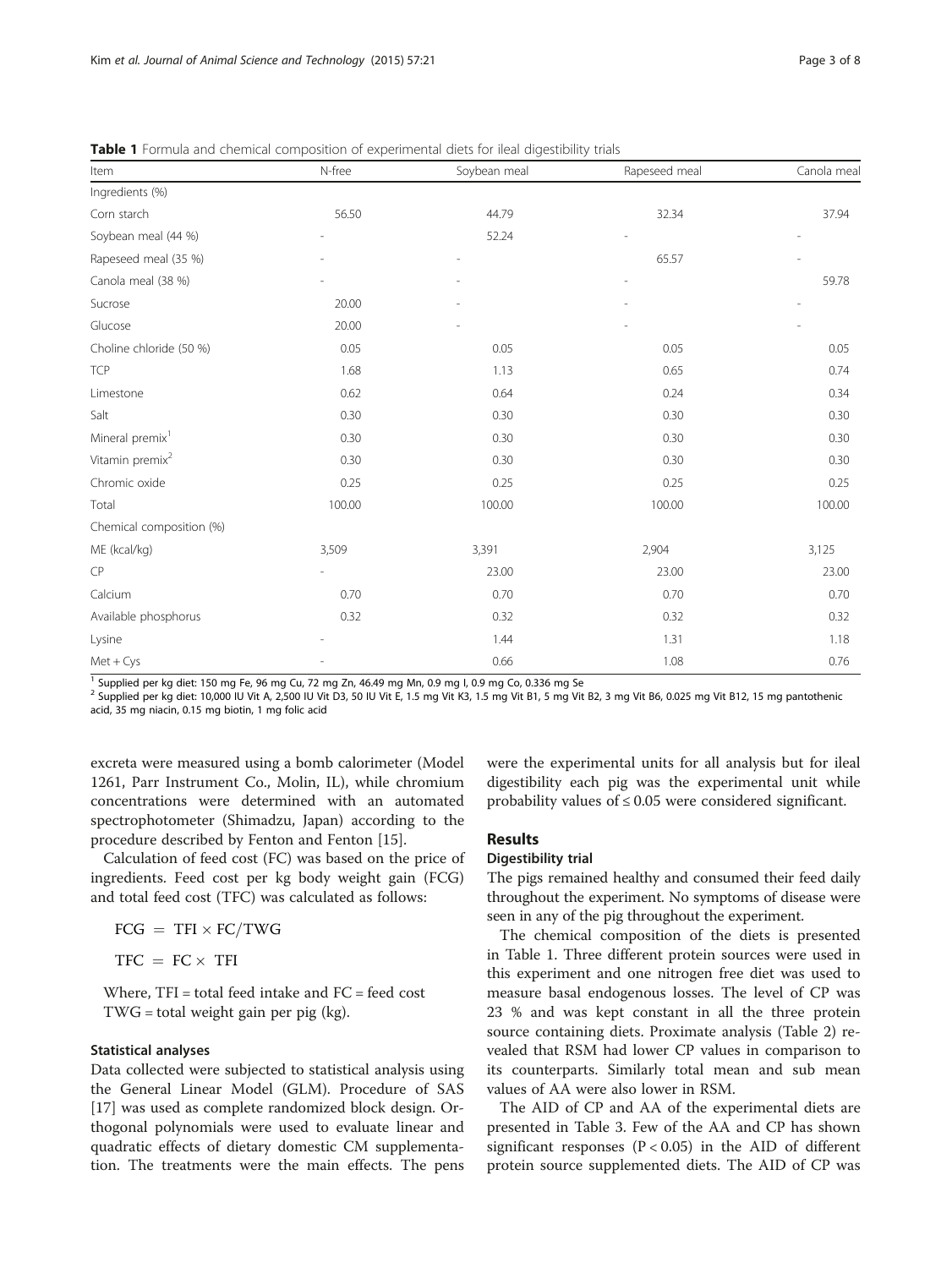|                                      | ncar argestionity |               |             |
|--------------------------------------|-------------------|---------------|-------------|
| Item (%)                             | Soybean meal      | Rapeseed meal | Canola meal |
| DM                                   | 86.33             | 87.51         | 88.63       |
| CP                                   | 44.96             | 34.22         | 37.77       |
| Ash                                  | 4.95              | 6.52          | 6.29        |
| CF                                   | 5.60              | 8.54          | 9.50        |
| Ca                                   | 0.40              | 1.15          | 0.66        |
| P                                    | 0.42              | 0.76          | 1.03        |
| <b>NDF</b>                           | 12.06             | 22.29         | 25.06       |
| ADF                                  | 8.30              | 14.19         | 16.18       |
| Amino acid                           |                   |               |             |
| Dietary indispensable<br>amino acids |                   |               |             |
| Arginine                             | 3.27              | 2.16          | 2.13        |
| Histidine                            | 1.19              | 0.91          | 0.97        |
| Isoleucine                           | 2.04              | 1.25          | 1.36        |
| Leucine                              | 3.47              | 2.27          | 2.51        |
| Lysine                               | 2.83              | 1.57          | 2.09        |
| Methionine                           | 0.61              | 0.65          | 0.74        |
| Phenylalanine                        | 2.34              | 1.36          | 1.44        |
| Threonine                            | 1.83              | 1.40          | 1.58        |
| Tryptophan                           | 0.55              | 0.33          | 0.37        |
| Valine                               | 2.10              | 1.57          | 1.72        |
| Sub-mean                             | 20.23             | 13.47         | 14.91       |
| Dietary dispensable<br>amino acids   |                   |               |             |
| Alanine                              | 1.95              | 1.40          | 1.57        |
| Aspartic acid                        | 5.31              | 2.21          | 2.53        |
| Cystine                              | 0.64              | 0.88          | 0.91        |
| Glutamic acid                        | 8.47              | 6.17          | 6.34        |
| Glycine                              | 1.94              | 1.70          | 1.80        |
| Proline                              | 2.28              | 2.20          | 2.29        |
| Serine                               | 2.37              | 1.42          | 1.58        |
| Tyrosine                             | 1.51              | 0.87          | 0.95        |
| Sub-mean                             | 24.47             | 16.85         | 17.97       |
| Total-mean                           | 44.70             | 30.32         | 32.88       |

<span id="page-3-0"></span>Table 2 Proximate and amino acid composition of the protein sources used for ileal digestibility

lower in RSM but does not differ in CM in comparison to SBM. Amino acid digestibility values were lower in diets supplemented with RSM for DIAA (Lys, Meth and Pla), and DDAA (Ala, Asp, and Pro) in comparison to SBM.

The SID of AA for the experimental diets of different protein sources is presented in Table [4.](#page-4-0) The SID of DIAA does not differ in the dietary treatments but the SID of DDAA like Asp was higher  $(P < 0.05)$  in RSM and CM diets while SID of Pro was lower (P < 0.05) in RSM in comparison to SBM supplemented group.

| Soybean<br>meal       | Rapeseed<br>meal   | Canola<br>meal      | SEM <sup>1</sup> | $p$ -value |  |
|-----------------------|--------------------|---------------------|------------------|------------|--|
| 71.46 <sup>a</sup>    | 68.10 <sup>b</sup> | $70.51^{ab}$        | 0.98             | 0.015      |  |
| Dietary indispensable |                    |                     |                  |            |  |
| 81.50                 | 80.28              | 83.53               | 1.24             | 0.087      |  |
| 79.58                 | 77.02              | 78.10               | 1.10             | 0.167      |  |
| 80.68                 | 76.62              | 78.04               | 1.48             | 0.062      |  |
| 81.09                 | 79.77              | 80.12               | 1.06             | 0.622      |  |
| 78.69 <sup>a</sup>    | 73.03 <sup>b</sup> | 76.46 <sup>ab</sup> | 1.80             | 0.016      |  |
| 80.02 <sup>a</sup>    | 76.72 <sup>b</sup> | 79.30ab             | 1.10             | 0.020      |  |
| 80.73 <sup>a</sup>    | 77.62 <sup>b</sup> | 79.26 <sup>ab</sup> | 1.06             | 0.041      |  |
| 74.05                 | 71.99              | 75.12               | 1.18             | 0.075      |  |
| 73.04                 | 70.35              | 72.61               | 2.64             | 0.713      |  |
| 73.16                 | 71.64              | 72.46               | 1.26             | 0.665      |  |
| Dietary dispensable   |                    |                     |                  |            |  |
| 72.37 <sup>a</sup>    | 69.83 <sup>b</sup> | 71.67ab             | 0.82             | 0.013      |  |
| 73.80 <sup>a</sup>    | 70.57 <sup>b</sup> | 71.40 <sup>ab</sup> | 1.14             | 0.039      |  |
| 72.06                 | 70.72              | 72.01               | 2.02             | 0.855      |  |
| 80.14                 | 77.39              | 79.95               | 1.08             | 0.052      |  |
| 72.81                 | 71.50              | 72.27               | 0.84             | 0.491      |  |
| 79.26 <sup>a</sup>    | $77.11^{b}$        | 78.63 <sup>ab</sup> | 0.74             | 0.040      |  |
| 75.57                 | 74.06              | 74.10               | 0.86             | 0.297      |  |
| 75.77                 | 72.83              | 74.02               | 1.58             | 0.348      |  |
|                       |                    |                     |                  |            |  |

Table 3 Apparent ileal digestibility of protein sources in pigs

<sup>ab</sup> Values with different superscripts of the same row are significantly differ (p<0.05)

<sup>1</sup> Standard error of means

## Performance trial

All the diets contained similar CP (18 %) and ME (3,350 kcal/kg) with increasing inclusion levels of CM 0, 3.75, 7.50, and 11.25 % (Table [5](#page-4-0)). Increasing inclusion of CM from 0 to 11.25 % did not affect BW, ADG, ADFI, and F:G (Table [6](#page-4-0)) in growing pigs.

Few limiting amino acids were added in the feed for maintaining the amino acid content. The digestibility of nutrients was not effected in increasing CM supplementation and there was no variation  $(P > 0.05)$  in DM, GE, CP, and Ash (Table [7\)](#page-5-0) content of growing pigs.

There was a linear decrease  $(P < 0.05)$  in the total feed cost in the pigs with increasing inclusion of CM in diets (Table [8](#page-5-0)). However no difference  $(P > 0.05)$  was observed in the FC (\$/kg), TWG (kg/pig), TFI (kg/pig), and FCG (\$/kg wt. gain) of the finishing pigs.

Dietary supplementation of increasing CM levels had no effects ( $P > 0.05$ ) on growth performance and ATTD of nutrients and energy. Total weight gain, total feed intake, and feed cost per kg weight gain were not affected by increasing levels of CM in diets but total feed cost per pigs was reduced ( $P < 0.05$ ).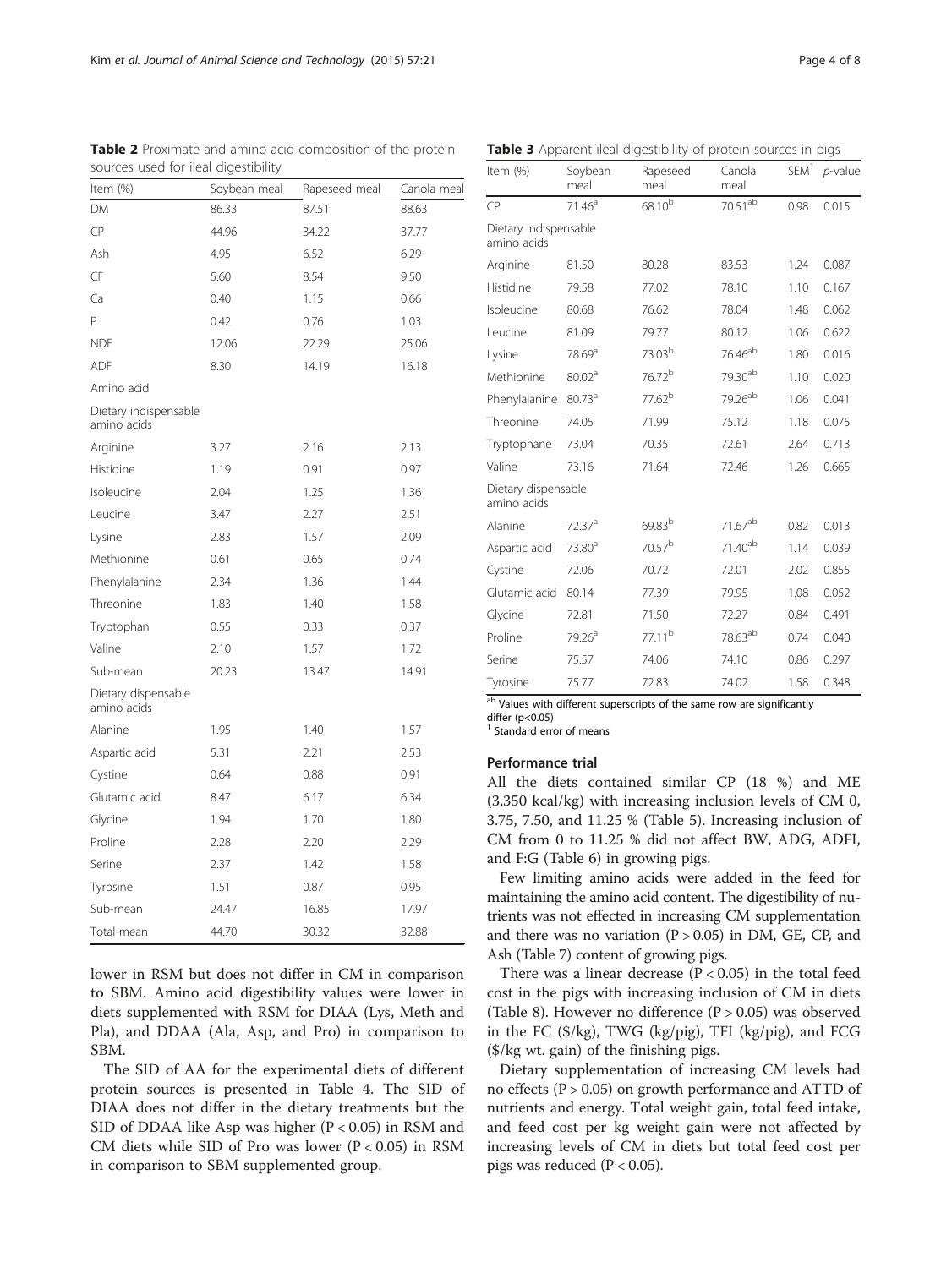<span id="page-4-0"></span>Table 4 Standardized ileal digestibility of protein sources in pigs

| Item (%)                             | Soybean<br>meal    | Rapeseed<br>meal   | Canola<br>meal      | SEM <sup>1</sup> | $p$ -value |
|--------------------------------------|--------------------|--------------------|---------------------|------------------|------------|
| Dietary indispensable<br>amino acids |                    |                    |                     |                  |            |
| Arginine                             | 87.00              | 88.66              | 92.02               | 1.27             | 0.055      |
| Histidine                            | 89.55              | 90.16              | 90.42               | 1.22             | 0.877      |
| Isoleucine                           | 89.15              | 90.54              | 90.82               | 2.35             | 0.867      |
| Leucine                              | 86.59              | 88.23              | 87.77               | 0.82             | 0.380      |
| Lysine                               | 84.67              | 83.88              | 84.60               | 1.54             | 0.924      |
| Methionine                           | 87.69              | 83.97              | 85.66               | 1.27             | 0.171      |
| Phenylalanine                        | 86.57              | 87.74              | 88.81               | 1.02             | 0.343      |
| Threonine                            | 83.87              | 84.93              | 86.57               | 1.00             | 0.211      |
| Tryptophan                           | 85.79              | 91.77              | 91.69               | 2.09             | 0.121      |
| Valine                               | 81.38              | 82.72              | 82.56               | 1.80             | 0.850      |
| Dietary dispensable<br>amino acids   |                    |                    |                     |                  |            |
| Alanine                              | 80.48              | 81.22              | 81.82               | 0.86             | 0.567      |
| Aspartic acid                        | 80.02 <sup>b</sup> | $85.65^{\text{a}}$ | 84.56 <sup>a</sup>  | 1.30             | 0.031      |
| Cystine                              | 82.73              | 78.54              | 79.57               | 2.70             | 0.542      |
| Glutamic acid                        | 83.91              | 82.61              | 85.03               | 0.76             | 0.135      |
| Glycine                              | 90.05              | 91.32              | 90.97               | 0.95             | 0.632      |
| Proline                              | $86.35^{\circ}$    | 84.52 <sup>b</sup> | 85.74 <sup>ab</sup> | 0.43             | 0.038      |
| Serine                               | 83.16              | 86.82              | 85.56               | 1.12             | 0.116      |
| Tyrosine                             | 86.01              | 90.74              | 90.40               | 3.15             | 0.520      |

ab Values with different superscripts of the same row are significantly

differ (p<0.05)

<sup>1</sup> Standard error of means

# Discussion

# Effects of different protein source on digestibility performance in weaning pigs

The inclusion of SBM in pig diets as a protein supply is getting costlier, making researchers to look for better alternatives. Rapeseed meal and canola meal are the first few economical choices after SBM and contribute to almost 12.4 % of the world protein meal production [\[5](#page-6-0)]. Rapeseed meal has high crude protein content than soybean meal and contains about 30-40 % crude protein on fed bases and 35.96 to 44.75 % on dry matter basis

|       |  |  | <b>Table 5</b> Ingredient and chemical composition of experimental |  |
|-------|--|--|--------------------------------------------------------------------|--|
| diets |  |  |                                                                    |  |

| Item                             | Canola meal (%) |        |        |        |
|----------------------------------|-----------------|--------|--------|--------|
|                                  | 0               | 3.75   | 7.50   | 11.25  |
| $Cost($ \$, kg)                  | 0.455           | 0.451  | 0.448  | 0.445  |
| Ingredient (%)                   |                 |        |        |        |
| Corn                             | 66.54           | 66.42  | 65.72  | 64.81  |
| Soybean meal (44 %)              | 27.34           | 23.88  | 20.86  | 17.88  |
| Domestic canola meal (37 %)      | 0.00            | 3.75   | 7.50   | 11.25  |
| Animal fat                       | 2.50            | 2.50   | 2.58   | 2.74   |
| Choline-chloride (50 %)          | 0.08            | 0.08   | 0.08   | 0.08   |
| -lysine HCl (78 %)               | 0.31            | 0.33   | 0.34   | 0.35   |
| <sub>DI</sub> -methionine (99 %) | 0.09            | 0.07   | 0.06   | 0.04   |
| L-threonine (98.5 %)             | 0.07            | 0.07   | 0.07   | 0.07   |
| -tryptophan (10 %)               | 0.26            | 0.30   | 0.32   | 0.34   |
| TCP                              | 0.91            | 0.94   | 0.98   | 1.01   |
| Limestone                        | 1.20            | 0.96   | 0.79   | 0.73   |
| Salt                             | 0.25            | 0.25   | 0.25   | 0.25   |
| Mineral premix <sup>2</sup>      | 0.20            | 0.20   | 0.20   | 0.20   |
| Vitamin premix <sup>3</sup>      | 0.20            | 0.20   | 0.20   | 0.20   |
| Phytase                          | 0.05            | 0.05   | 0.05   | 0.05   |
| Total                            | 100.00          | 100.00 | 100.00 | 100.00 |
| Chemical composition (%)         |                 |        |        |        |
| ME (kcal/kg)                     | 3,350           | 3,350  | 3,350  | 3,350  |
| <b>CP</b>                        | 18.00           | 18.00  | 18.00  | 18.00  |
| Calcium                          | 0.75            | 0.75   | 0.75   | 0.75   |
| Available phosphorus             | 0.26            | 0.26   | 0.26   | 0.26   |
| SID lysine                       | 0.98            | 0.98   | 0.98   | 0.98   |
| $SID$ met + cys                  | 0.55            | 0.55   | 0.55   | 0.55   |
| SID threonine                    | 0.59            | 0.59   | 0.59   | 0.59   |
| SID tryptophan                   | 0.17            | 0.17   | 0.17   | 0.17   |

<sup>1</sup> Soybean meal was replaced by domestic canola meal (SBM: 687  $\mathbf{\overline{W}}/$ kg; CM: 480  $\mathbf{\overline{W}}/$ kg)

<sup>2</sup> Supplied per kg diet: 150 mg Fe, 96 mg Cu, 72 mg Zn, 46.49 mg Mn, 0.9 mg I, 0.9 mg Co, 0.336 mg Se

<sup>3</sup> Supplied per kg diet: 10,000 IU Vit A, 2,500 IU Vit D3, 50 IU Vit E, 1.5 mg Vit K3, 1.5 mg Vit B1, 5 mg Vit B2, 3 mg Vit B6, 0.025 mg Vit B12, 15 mg pantothenic acid, 35 mg niacin, 0.15 mg biotin, 1 mg folic acid

| Table 6 Effects of supplementation of canola meal on growth performance in growing pigs |  |  |
|-----------------------------------------------------------------------------------------|--|--|

| Item            |       | Canola meal (%) |       |       |       | <i>p</i> -value |           |
|-----------------|-------|-----------------|-------|-------|-------|-----------------|-----------|
|                 |       | 3.75            | 7.50  | 11.25 |       | Linear          | Quadratic |
| Initial BW (kg) | 24.44 | 24.37           | 24.33 | 24.32 | 0.14  | 0.572           | 0.879     |
| Final BW (kg)   | 49.81 | 49.41           | 49.17 | 48.82 | 0.38  | 0.076           | 0.950     |
| $ADG$ $(q)$     | 725   | 715             | 710   | 700   | 10.24 | 0.102           | 0.996     |
| ADFI(q)         | 1,584 | 1,577           | ,571  | 1,573 | 14.76 | 0.625           | 0.775     |
| F:G             | 2.18  | 2.21            | 2.21  | 2.25  | 0.02  | 0.196           | 0.822     |

 $\overline{1}$  Standard error of means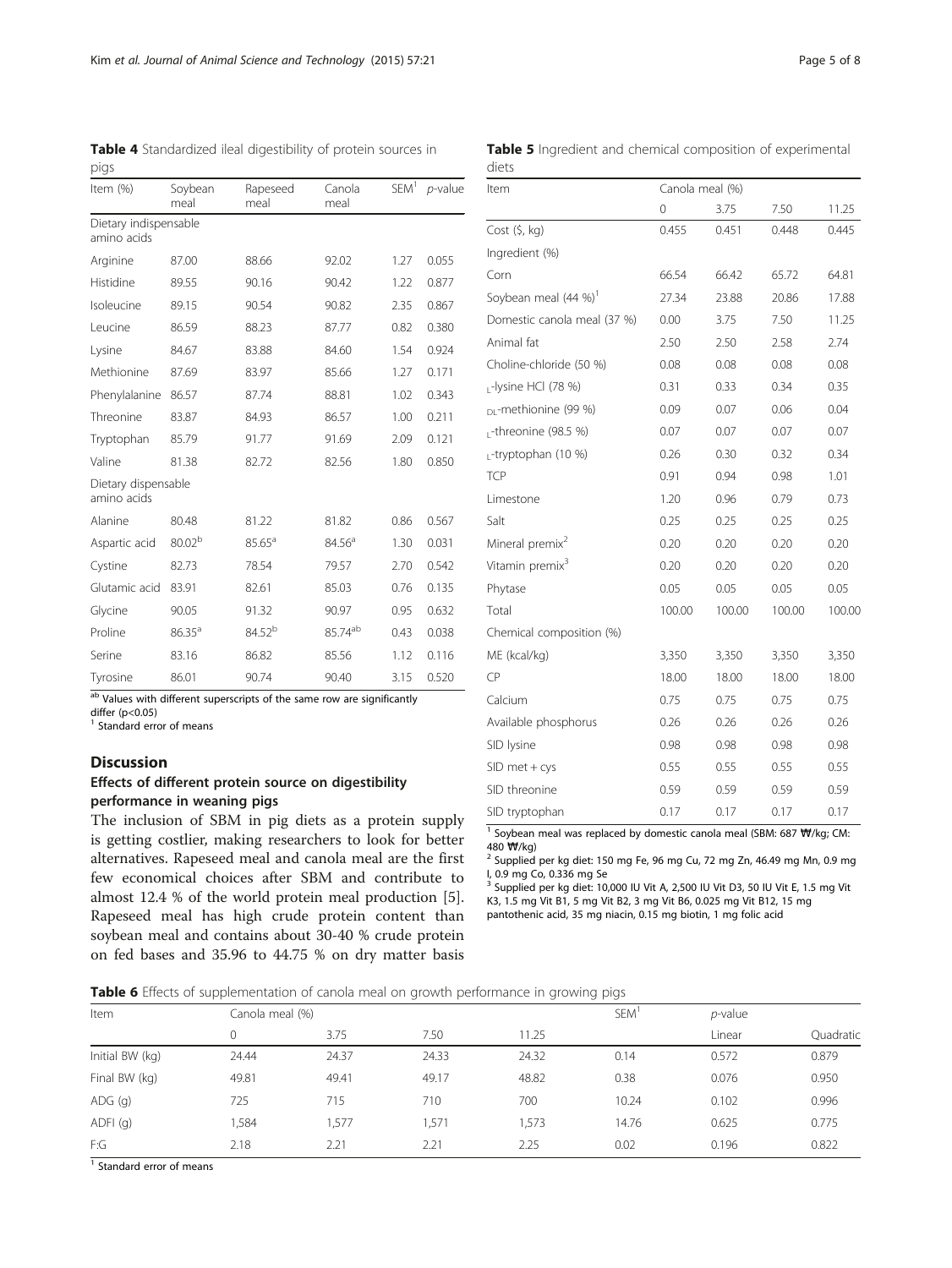<span id="page-5-0"></span>Table 7 The effect of different supplemental levels of canola meal on nutrient digestibility in pigs

| Item                               |       | Canola meal (%) |             |       | SEM <sup>1</sup> | $p$ -value |           |
|------------------------------------|-------|-----------------|-------------|-------|------------------|------------|-----------|
|                                    | 0     | 375             | 7.50        | 11.25 |                  | Linear     | Quadratic |
| <b>DM</b>                          | 80.09 | 79.59           | 79.17       | 79.02 | 0.70             | 0.330      | 0.926     |
| GE                                 | 79.67 | 79.41           | 78.93       | 78.06 | 0.81             | 0.183      | 0.718     |
| CP                                 | 7392  | 73.81           | 73.52 73.19 |       | 0.66             | 0.468      | 0.879     |
| Ash                                | 40.18 | 38.68           | 38.39       | 38.32 | 0.88             | 0.169      | 0.436     |
| $\sim$ $\sim$ $\sim$ $\sim$ $\sim$ |       |                 |             |       |                  |            |           |

<sup>1</sup> Standard error of means

[[11, 18](#page-6-0)]. In the present study, proximate analysis revealed (Table [2\)](#page-3-0) similar value of CP (34.22 %) for RSM, however it was lower in comparison to its counterparts. The level of CP was kept constant (Table [1](#page-2-0)) in all the three experimental diets containing different protein source. However, RSM supplemented diets had lower AID values of CP in comparison to SBM (Table [3\)](#page-3-0). This is in line with the earlier studies of Li et al. [[19\]](#page-6-0) as they reported AID values of CP and most of the AA were significantly lower in rapeseed meal than soybean meal. This could be due to the lower proximate mean and sub mean values of AA in RSM supplemented diets. The other reasons behind this might be the lower percent of CP on fed bases or the quality of RSM as the concentration of CP and AA in canola and rapeseed products varies. Further it depends on many factors such as varieties, environmental factors, seed composition, and amount of residual oil and carbohydrates in the meal [\[6, 10\]](#page-6-0).

The values of AID and SID of DIAA in SBM treatment were in similar range to the recent reports of Upadhaya and Kim [[20\]](#page-6-0). Inclusion of 2 to 10 % canola in cornstarch-based soybean meal diets increases the ileal digestibility of most of the indispensable amino acids [[21\]](#page-6-0). However, in the present study, CM treatment had nearby values of AID (Table [3](#page-3-0)) and SID (Table [4](#page-4-0)) of amino acid and did not differ with SBM or RSM supplementations. Lysine is considered the first limiting amino acid in most diets and plays an important role in metabolism [[22, 23\]](#page-6-0). Decrease in the AID of Lys, in RSM inclusion might be due to the direct absorption of Lys by the intestine for protein synthesis and other metabolic processes [\[24\]](#page-6-0). Methionine is required for growth and

maintenance of body protein [\[25](#page-6-0)]. Proline is important for differentiation, multiple biochemical, and physiological processes in cells and serves as a major AA for the synthesis of polyamines that improves growth, development, and morphology of small-intestinal in weanling piglet [\[26](#page-6-0), [27](#page-6-0)]. In this experiment, AID of Meth, and SID of Pro was significantly decreased in RSM inclusion in comparison to SBM. This could be due to the lower digestion of Meth and Pro in RSM and the limited ability of pigs to synthesize proline [[28\]](#page-7-0) that may further affect growth performance.

Consistent decrease in the amino acid digestibility in RSM inclusion in pig's diet might be due to the higher content of fibers that causes poor digestibility, increase endogenous secretions, and decrease hydrolysis and absorption of nutrients [[10,](#page-6-0) [29\]](#page-7-0). Further, anti-nutritional factors such as glucosinolates could be the other reason that usually affects young pigs the most [\[30](#page-7-0)].

# Effects of increasing level of canola meal on the performance of growing pigs

The second experiment was conducted to evaluate the effect of inclusion of different levels of CM on the performance and economic benefits in growing pigs. Canola is a genetically modification of traditional varieties of rapeseeds to obtain low level of anti-nutritional factors such as glucosinolates [[6\]](#page-6-0). Studies conducted on chicken had shown that increasing levels of CM in diets resulted in decreasing the cost of production [[31](#page-7-0), [32](#page-7-0)]. However economic benefits in pig are yet to be considered. Previous studies revealed that swine diets should be formulated on the basis of true or standardized amino acid digestibility [\[33\]](#page-7-0). Therefore, mixing ratio was created by applying the standardized ileal digestibility (SID) that has shown good efficiency on swine.

Increasing level of CM supplementation of up to 200 gm/kg in diets or 25 % inclusion decreases the ATTD of DM and CP in pigs [[34](#page-7-0), [35\]](#page-7-0). However in the current study, the maximum dietary inclusions of CM is 11.25 %, that is almost half in comparison to the above study therefore no variation  $(P > 0.05)$  was observed in ATTD of DM, CP, and GE (Table 7).

**Table 8** Effects of level of supplementation of canola meal on the production cost in pigs

| Item                 |        | Canola meal (%) |        |        |      | $p$ -value |           |
|----------------------|--------|-----------------|--------|--------|------|------------|-----------|
|                      |        | 3.75            | 7.50   | 11.25  |      | Linear     | Quadratic |
| FC(5/kg)             | 0.455  | 0.451           | 0.448  | 0.445  |      |            |           |
| TWG (kg/pig)         | 25.37  | 25.04           | 24.84  | 24.50  | 0.36 | 0.102      | 0.997     |
| TFI (kg/pig)         | 55.45  | 55.20           | 55.01  | 55.09  | 0.50 | 0.623      | 0.779     |
| $TFC$ (\$/pig)       | 26.463 | 26.118          | 25.825 | 25.674 | 0.29 | 0.047      | 0.724     |
| FCG (\$/kg wt. gain) | 1.043  | 0.044           | 1.040  | 1.048  | 0.01 | 0.883      | 0.796     |

<sup>1</sup> Standard error of means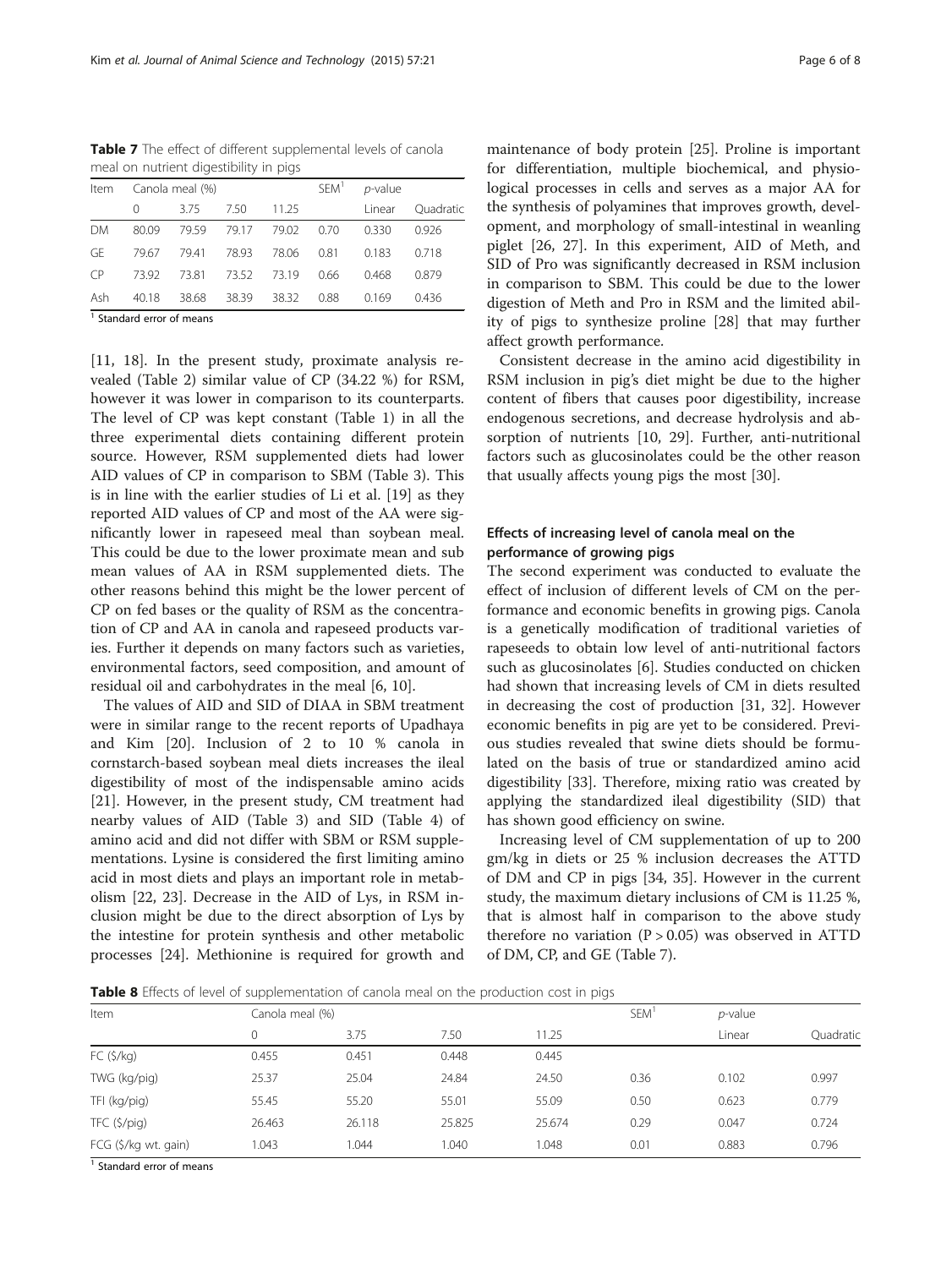<span id="page-6-0"></span>The present study was conducted on growing pigs with the maximum of 11.25 % of CM inclusions in the diets to minimize the effects of antinutritional factors. Dietary inclusion of increasing levels of CM does not have any effect on TWG, TFI, and FCG per kg weight gain. This is in line with the earlier studies of King et al. [[36\]](#page-7-0) as they reported no adverse effects of up to 20 % solvent-extracted canola meal on the performance of pigs. This might be due to the use of glucosinolates below the tolerance limit in diets. In similar type of studies conducted on growing-finishing pigs, other workers suggested even higher level of up to 20 to 30 % dietary supplementation of canola products [\[37](#page-7-0), [38](#page-7-0)]. However, using 16.2 % canola meal in diets fed to finishing pigs (60 to 120 kg BW) resulted in reduced ADG compared with pigs fed the control diet without canola meal due to the increasing impact of glucosinolates with time [11].

Decrease  $(P < 0.05)$  in the price of total feed cost per pigs (Table [8\)](#page-5-0) was observed in current study. This is in accordance with the earlier studies of Seneviratne et al. [[39\]](#page-7-0) where they suggested inclusion of canola meal in swine diets reduces the feed costs per unit of BW gain without affecting carcass and fat quality. These are the positive sign for pig growers for using CM in diets without affecting nutrient digestibility and growth performance in pigs.

# Conclusions

We therefore conclude that RSM inclusion in diets had lower digestibility of few amino acid in comparison to SBM but digestibility of CM inclusion in diets of weanling pigs were not affected. Inclusion of up to 11.25 % CM in diets had no effect on the performance and nutrient digestibility of the growing pigs. However the TFC (\$/pig) was reduced linearly. Thus CM can be used up to 11.25 % for replacing SBM in diets of growing pigs for reducing the feed cost in pig production.

#### Abbreviations

SBM: Soybean meal; RSM: Rapeseed meal; CM: Canola meal; CP: Crude protein; ADG: Average daily gain; DM: Dry matter; ADFI: Average daily feed intake; DIAA: Dietary indispensable amino acids; DDAA: Dietary dispensable amino acids.

#### Competing interests

The authors declare that they have no competing of interests.

#### Authors' contributions

BC and KK designed experiment, KK, SL, YC Carried out animal trial, KK, AG, SL, and YC done lab analysis, KK, SL, and AG analyzed data, AG, and BC written manuscript. All authors read and approved the final manuscript.

# Received: 25 March 2015 Accepted: 21 May 2015 Published online: 03 June 2015

#### References

1. Niemi JK, Sevon-Aimonen ML, Pietola K, Stalder KJ. The value of precision feeding technologies for grow-finish swine. Livest Sci. 2010;129:13–23.

- 2. Payne LR, Zijlstra RT. Advances in Pork Production, Proc. Banff Pork Semin. In: Ball RO, Zijlstra RT, editors. A guide to application of net energy in swine feed formulation. Alberta, Canada: Univ. Alberta, Edmonton; 2007. p. 159–65.
- 3. Patience JF. Managing energy intake and costs of grow-finish pigs: Advances in Pork Production. In: Proc. of Banff Pork Seminar, Banff, AB. Edmonton: University of Alberta, Department of Agricultural, Food and Nutritional Science; 2013. p. 29–35.
- 4. Schmit TM, Verteramo L, Tomek WG. Implications of growing biofuel demands on northeast livestock feed costs. Agric Resour Econ Rev. 2009;38:200–12.
- Ash M, Dohlman E. Oil, crops situation and outlook yearbook. Electronic outlook report from the economic research service. United States: Department of Agriculture; 2006.
- 6. Newkirk R. Canola meal, Feed Industries Guide. 4th ed. Winnipeg: Canadian International Grains Institute; 2009.
- 7. Korelesky J. Improved rapeseed meal or oilseed as a feed for poultry in 9th European Symposium on Poultry Nutrition. Jelenia Gora: Poland; 1993. p. 35–53.
- 8. Sauer WC, Chicon R, Misir R. Amino acid availability and protein quality of canola and rapeseed meal for pigs and rats. Can J Anim Sci. 1982;54:292–301.
- 9. Mailer RJ, McFadden A, Ayton J, Redden B. Anti-Nutritional components, fibre, sinapine and glucosinolate content, in Australian canola (Brassica napus L.) meal. J Am Oil Chem Soc. 2008;85:937–44.
- 10. Bell JM. Factors affecting the nutritional value of canola meal: A review. Can J Anim Sci. 1993;73:679–97.
- 11. Roth-Maier DA, Bohmer BM, Roth FX. Effects of feeding canola meal and sweet lupin (L.luteus, L.angustifolius) in amino acid balanced diets on growth performance and carcass characteristics of growing–finishing pigs. Anim Res. 2004;53:21–34.
- 12. Walker WR, Morgan GL, Maxwell CV. Ileal cannulation in baby pigs with a simple T-cannula. J Anim Sci. 1986;62:407–11.
- 13. NRC. Nutrient Requirements of Swine. 11th ed. Washington: Natl. Acad. Press; 2012.
- 14. AOAC. Official Methods of Analysis of the Association of Official Analytical Chemists International. 18th ed. Gaithersburg: AOAC; 2007.
- 15. Fenton TW, Fenton M. An improved procedure for the determination of chromic oxide in feed and feces. Can J Anim Sci. 1979;59:631–63.
- 16. Moore S. On the determination of cystine as cysteric acid. J Biol Sci. 1963;38:235–7.
- 17. SAS. Software for PC. NC, USA: SAS Institute. Ins, Cart; 2012. Release 9.3.
- 18. Zhang T, Liu L, Piao XS. Predicting the digestible energy of rapeseed meal from Its chemical composition in growing-finishing pigs. Asian-Aust J Anim Sci. 2012;25:375–81.
- 19. Li D, Pengbin X, Liming G, Shijun F, Canghai H. Determination of apparent ileal amino acid digestibility in rapeseed meal and cake processed at different temperatures using the direct and difference method with growing pigs. Arch Tierernahr. 2002;56(5):339–49.
- 20. Upadhaya SD, Kim IH. Ileal digestibility of nutrients and amino acids in unfermented, fermented soybean meal and canola meal for weaning pigs. Anim Sci. 2014. doi:10.1111/asj.12305.
- 21. Imbeah M, Sauer WC. The effect of dietary level of fat on amino acid digestibility's in soybean meal and canola meal and on rate of passage in growing pigs. Livest Prod Sci. 1991;29:227–39.
- Zangeronimo MG, Fialho ET, Lima JAF, Girao LVC, Amaral NO, Silveira H. Performance and carcass characteristics of swine from 20 to 50 kg receiving diets with reduced crude protein and different levels of true digestible lysine. Cienc Rural. 2009;39:1507–13.
- 23. Stoll B, Burrin D, Henry J, Yu H, Jahoor F, Reeds P. Dietary amino acids are the preferential source of hepatic protein synthesis in piglets. J Nutr. 1998;128:1517–24.
- 24. Wu GY. Amino acids: metabolism, functions, and nutrition. Amino Acids. 2009;37:1–17.
- 25. Job TA. Utilization and protein supplementation of cassava for animal feeding and the effect of sulfur source on cyanide detoxification. Nigeria: PhD Thesis University of Ibadan; 1975.
- 26. Wu G, Bazer FW, Datta S, Johnson GA, Li P, Satterfield MC, et al. Proline metabolism in the conceptus: implications for fetal growth and development. Amino Acids. 2008;35:691–702.
- 27. Wu G, Bazer FW, Burghardt RC, Johnson GA, Kim SW, Knabe DA, et al. Proline and hydroxyproline metabolism: implications for animal and human nutrition. Amino Acids. 2011;40:1053–63.